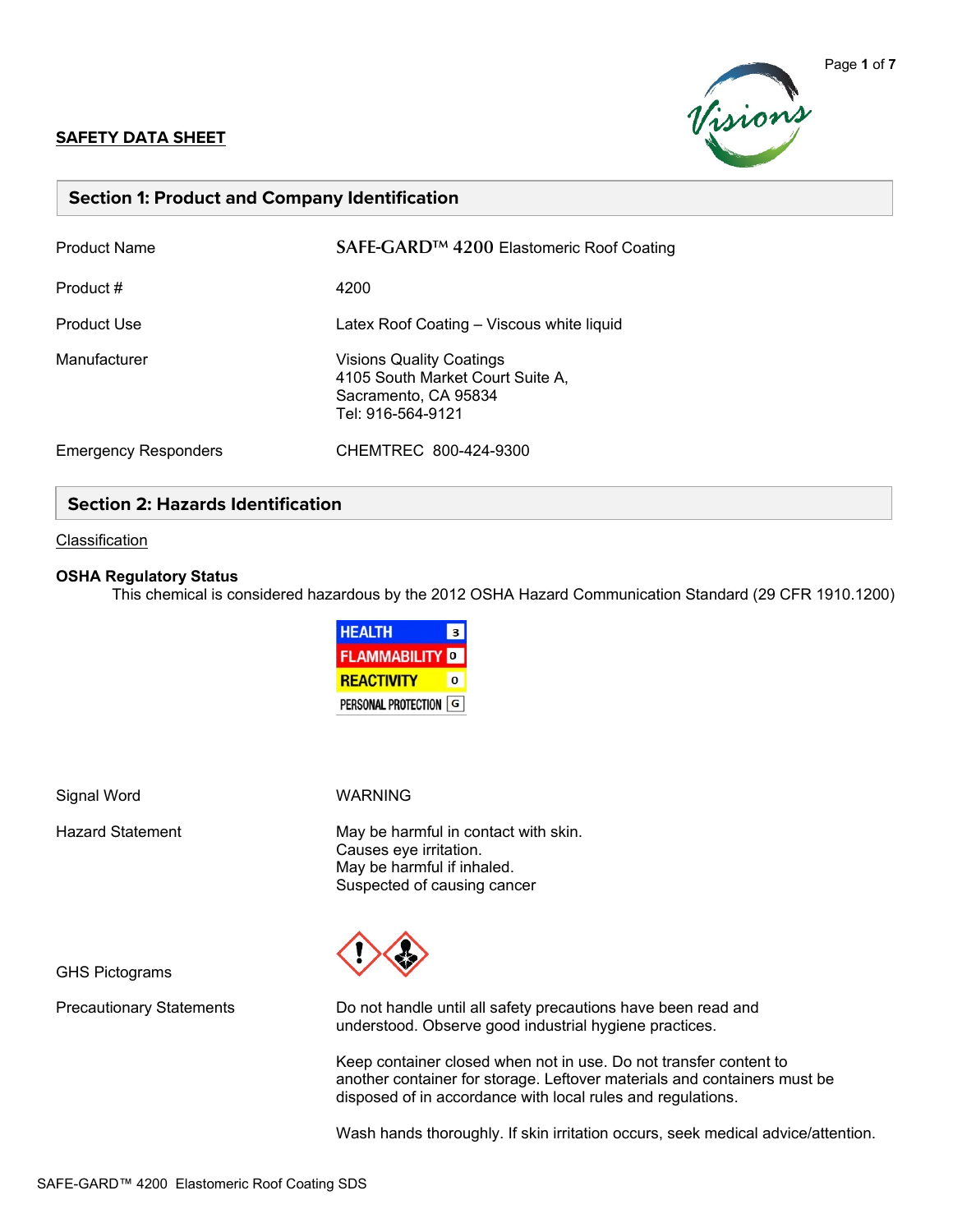In case of eye contact, rinse cautiously with water for several minutes. Seek medical attention if irritation persists.

CAUTION: Prolonged or repeated contact may dry skin and cause irritation of the eye and respiratory system.

| Hazards Not Otherwise Classified   | None                                                                    |
|------------------------------------|-------------------------------------------------------------------------|
| % of Mixture with Unknown Toxicity | $\geq$ 60% of the mixture consists of ingredient(s) of unknown toxicity |

## **Section 3: Composition/Information on Ingredients**

| <b>Components</b>        | CAS#        | <b>Est. Weight %</b> |
|--------------------------|-------------|----------------------|
| <b>TITANIUM DIOXIDE*</b> | 13463-67-7  | 10-40%               |
| ACRYLIC POLYMER*         | Proprietary | 10-40%               |
| WATER*                   | 7732-18-5   | 5-10%                |

\*The exact percentage of composition has been withheld as a trade secret.

| <b>Section 4: First Aid Measures</b>     |                                                                                                                                                                                                            |
|------------------------------------------|------------------------------------------------------------------------------------------------------------------------------------------------------------------------------------------------------------|
| Eye Contact                              | In case of eye contact, rinse cautiously with water for several<br>minutes. If irritation persists, seek medical attention.                                                                                |
| <b>Skin Contact</b>                      | Immediately remove contaminated clothing or PPE and wash skin<br>with soap and plenty of water. If skin irritation occurs, seek medical attention.                                                         |
| Ingestion                                | If swallowed, immediately rinse mouth. Do not induce vomiting without medical<br>advice. Keep person under observation for any discomfort. Seek medical<br>attention immediately or Poison Control Center. |
| Inhalation                               | Remove to fresh air. If breathing continues to be difficult or uncomfortable consult<br>physician if any discomfort continues.                                                                             |
| <b>Section 5: Fire Fighting Measures</b> |                                                                                                                                                                                                            |

| Suitable Extinguishing Media          | Use extinguishing measures that are appropriate to the situation<br>and surrounding environment. Alcohol resistant foam, Carbon dioxide, dry<br>powder, water, or fog. |
|---------------------------------------|------------------------------------------------------------------------------------------------------------------------------------------------------------------------|
| Unsuitable Extinguishing<br>Media     | No information available.                                                                                                                                              |
| Specific Hazards Arising              | Product is non-combustible but thermal decomposition may lead to release of<br>irritating and toxic gases and vapors.                                                  |
| Special Equipment for<br>Firefighters | As in any fire wear self-contained breathing apparatus and full protective clothing<br>should be worn.                                                                 |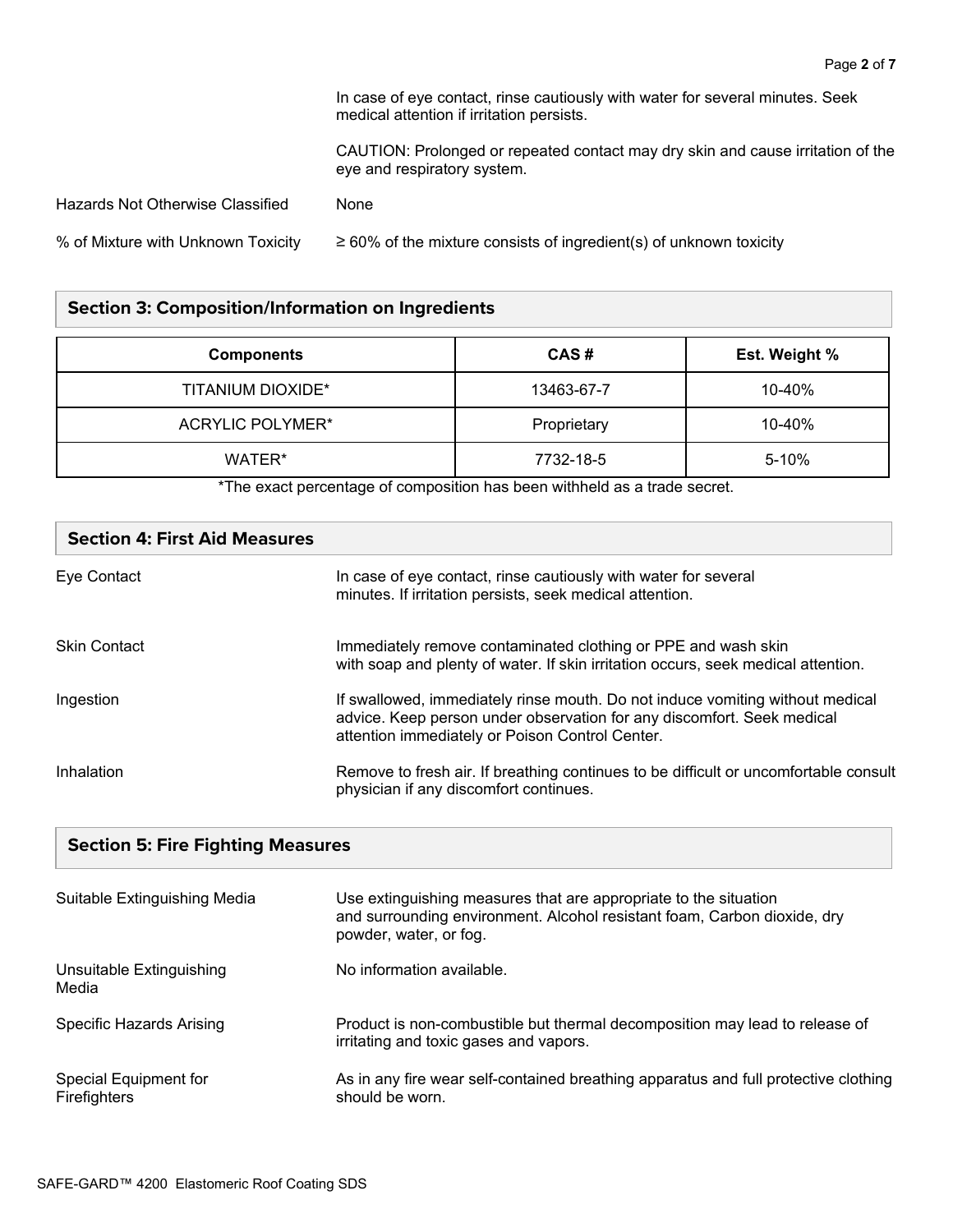## **Section 6: Accidental Release Measures**

| <b>Personal Precautions</b>      | Ensure adequate ventilation to prevent build-up of vapors. Use personal<br>protective equipment (PPE), safety glasses, and respiratory protection.                                                                   |
|----------------------------------|----------------------------------------------------------------------------------------------------------------------------------------------------------------------------------------------------------------------|
| <b>Emergency Procedures</b>      | Prevent further spillage by stopping the flow of the material if safe to do so. For<br>small spills, soak up with absorbent materials. For larger spills, dike area with<br>absorbent material and scoop up liquids. |
| <b>Environmental Precautions</b> | Avoid entry into sewers and water ways. For waste disposal, see Section 13 of<br>this SDS.                                                                                                                           |

|  |  | <b>Section 7: Handling and Storage</b> |  |  |
|--|--|----------------------------------------|--|--|
|--|--|----------------------------------------|--|--|

| Handling | Use only with adequate ventilation. KEEP OUT OF THE REACH OF<br>CHILDREN. Avoid contact with skin, eyes, and clothing. Avoid breathing vapor.<br>Wear appropriate personal protective equipment. Wash thoroughly after<br>handling. Observe good industrial hygiene practices. |
|----------|--------------------------------------------------------------------------------------------------------------------------------------------------------------------------------------------------------------------------------------------------------------------------------|
| Storage  | Store upright in original sealed containers away from heat and flame.<br>Avoid extreme temperatures and freezing.                                                                                                                                                              |

## **Section 8: Exposure Controls and Personal Protection**

# **Exposure Guidelines Chemical Name ACGIH TLV OSHA PEL NIOSH IDHL** Titanium dioxide 13463-67-7 TWA: 10 mg/m<sup>3</sup> | TWA: 15 mg/m<sup>3</sup> Total Dust | IDHL: 5000 mg/m<sup>3</sup> Engineering Controls Ventilation systems, eye wash stations, showers. Personal Controls Eye/Face Wear appropriate safety glasses with side shield (goggles). Skin Protection Wear protective gloves and protective clothing. Respiratory Protection In case of insufficient ventilation, or irritation is experienced, use NIOSH certified, air purifying respirators with N-, P-, or R- series particulate filter and organic vapor cartridges. Hygiene Considerations Observe good personal hygiene measures such as washing after handling the material and before eating, drinking, and/or smoking. Routinely wash work clothing and protective equipment to remove contaminants.

## **Section 9: Physical and Chemical Properties**

| Appearance                   | White viscous liquid              |
|------------------------------|-----------------------------------|
| Odor                         | Slight                            |
| Odor Threshold               | No information available          |
| рH                           | հ-9                               |
| Melting point/Freezing point | $< 0^{\circ}$ C / 32 $^{\circ}$ F |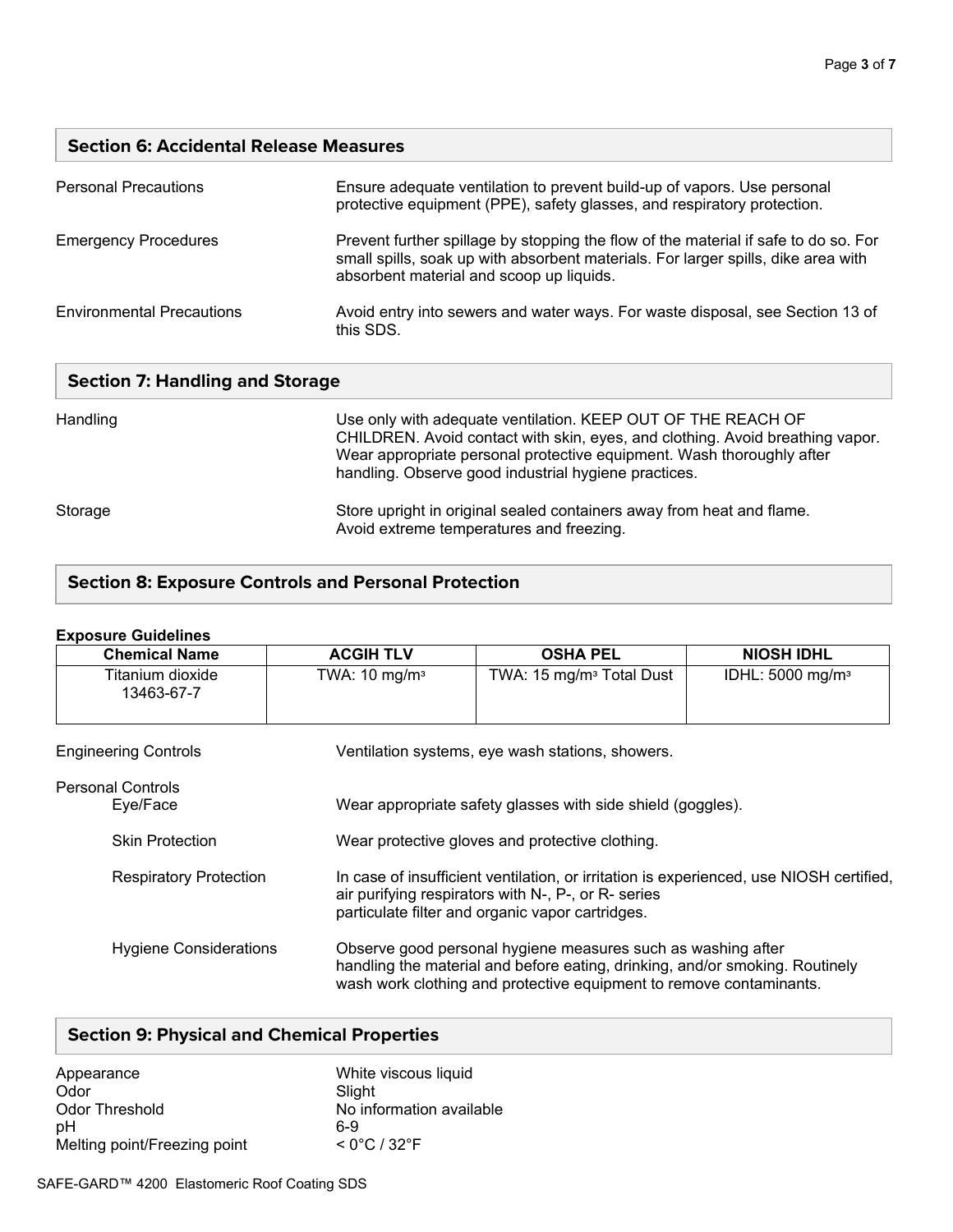| Boiling point/Boiling point range | >100°C / 212°F           |
|-----------------------------------|--------------------------|
| Flash point                       | >100°C / 212°F           |
| Flammability                      | No information available |
| Vapor pressure                    | No information available |
| Vapor density                     | No information available |
| Viscosity                         | 80-120 Ku @ 85°F         |
| <b>Relative Density</b>           | $1.1 - 1.3$              |
| Solubility                        | No information available |
| <b>Evaporation Rate</b>           | Similar to latex paint   |
| <b>Partition Coefficient</b>      | No information available |
| Auto Ignition Temperature         | No information available |
| <b>Decomposition Temperature</b>  | No information available |
|                                   |                          |

## **Section 10: Stability and Reactivity**

| Reactivity                           | This product is non-reactive under normal conditions of use, storage, and<br>transport. |
|--------------------------------------|-----------------------------------------------------------------------------------------|
| <b>Chemical Stability</b>            | Material is stable under normal conditions.                                             |
| Possibility of Hazardous<br>Reaction | None under normal processing.                                                           |
| Conditions to Avoid                  | Avoid extreme temperatures.                                                             |
| Incompatible Materials               | Avoid contact with strong oxidizing agents and strong acids                             |
| Hazardous Decomposition              | Thermal decomposition may produce gases hazardous to health.                            |

| <b>Section 11: Toxicological Information</b> |                                                                                                                  |  |
|----------------------------------------------|------------------------------------------------------------------------------------------------------------------|--|
| Inhalation                                   | May cause irritation to respiratory tract.                                                                       |  |
| Ingestion                                    | No information available.                                                                                        |  |
| Skin contact                                 | Chronic exposure or repeated contact may cause skin irritation or allergic<br>reaction with susceptible persons. |  |
| Eye contact                                  | Direct contact with eyes may cause temporary irritation.                                                         |  |

## **Known Chemicals**

| <b>Chemical name</b>    | Oral LD50             | <b>Dermal LD50</b>       | <b>Inhalation LC50</b> |
|-------------------------|-----------------------|--------------------------|------------------------|
| Water                   | $> 90$ mL/kg (Rat)    | $\equiv$                 | -                      |
| 7732-18-5               |                       |                          |                        |
| <b>Titanium Dioxide</b> | $> 10000$ mg/kg (Rat) | $\overline{\phantom{0}}$ |                        |
| 13463-67-7              |                       |                          |                        |

# Information on Toxicological effects

Symptoms May cause an allergic skin reaction. May cause redness and tearing of the eyes. Coughing and/ or wheezing. May cause skin irritation

Delayed and immediate effects as well as chronic effects from short- and long-term exposure

| Sensitization          | May cause sensitization by skin contact |
|------------------------|-----------------------------------------|
| Germ cell mutagenicity | No information available                |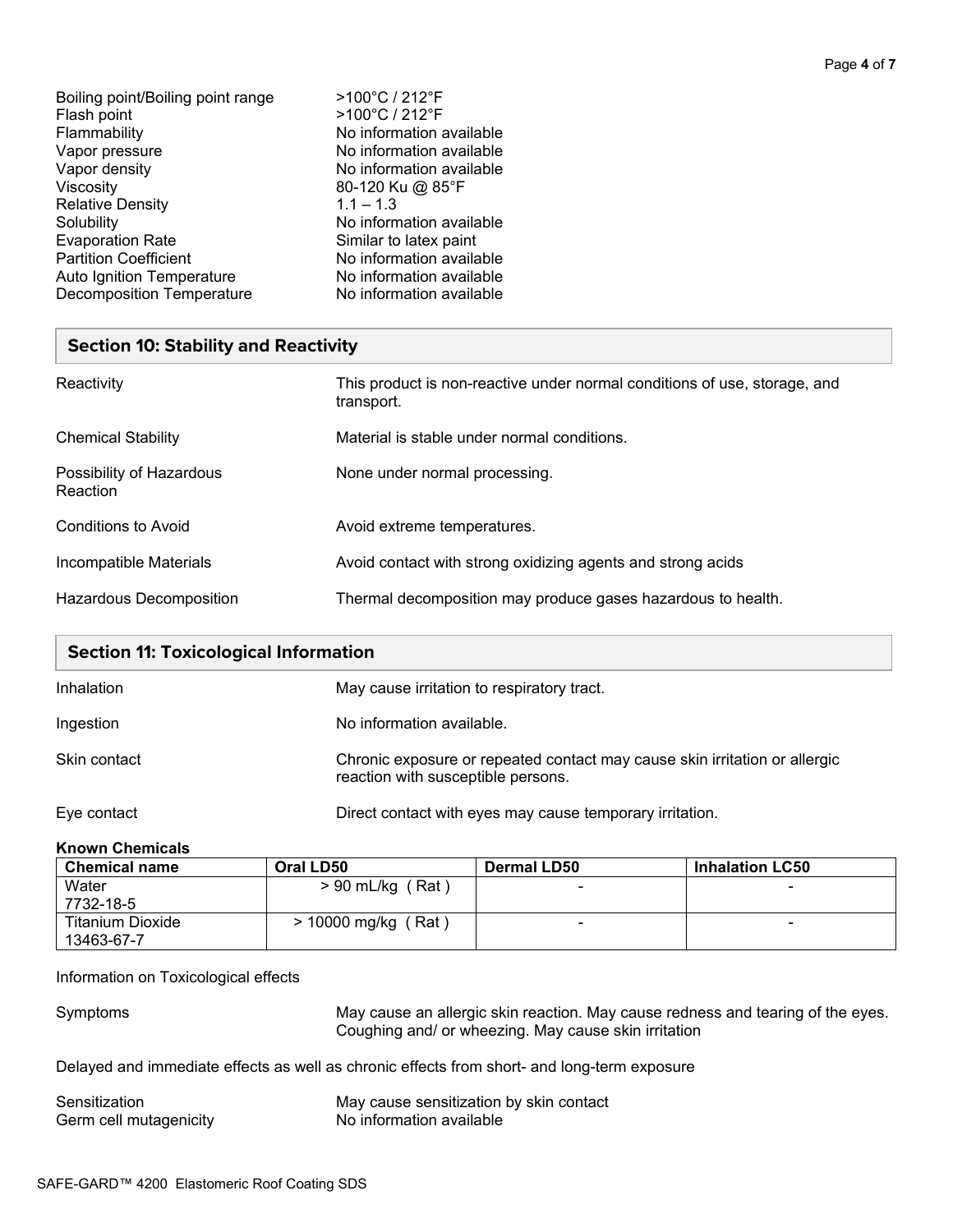Carcinogenicity This product contains titanium dioxide which is classified as a possible carcinogen when present as respirable dust. This is not relevant for this product since it is a liquid. The table below indicates whether each agency has listed any ingredients as a carcinogen.

| <b>Chemical name</b>           | <b>ACGIH</b> | IARC     | <b>NTP</b> | <b>OSHA</b> |
|--------------------------------|--------------|----------|------------|-------------|
| Titanium dioxide<br>13463-67-7 |              | Group 2B |            |             |

 *IARC (International agency for Research on Cancer) Group 2B – Possibly Carcinogenic to Humans Not Carcinogenic as a human carcinogen OSHA (Occupational Safety and Health Administration of the US Department of Labor) X - Present*

| Reproductive Toxicity       | No information available                 |  |
|-----------------------------|------------------------------------------|--|
| STOT - single exposure      | Target Organs. Respiratory systems. Eyes |  |
| STOT - repeated exposure    | No information available                 |  |
| <b>Target Organ Effects</b> | Eyes, Lungs, Respiratory systems, Skin   |  |
| <b>Aspiration Hazard</b>    | No information available                 |  |
| ATEmix (oral)               | $>10,000$ mg/kg                          |  |
| ATEmix (dermal)             | >10,000 mg/kg                            |  |

## **Section 12: Ecological Information**

| Ecotoxicity                | No information available                                                                                                                                                                                                                                                                                                            |
|----------------------------|-------------------------------------------------------------------------------------------------------------------------------------------------------------------------------------------------------------------------------------------------------------------------------------------------------------------------------------|
| Persistence/Degradability  | No information available                                                                                                                                                                                                                                                                                                            |
| Bio accumulative Potential | No information available                                                                                                                                                                                                                                                                                                            |
| Mobility in Soil           | No information available                                                                                                                                                                                                                                                                                                            |
| Other Information          | This product is not classified as environmentally hazardous. However, this does<br>not exclude possibility that large or frequent spills can have a harmful or<br>damaging effect on environment. This product is miscible in water and will spread<br>in water systems. An environmental hazard cannot be excluded in the event of |

unprofessional handling or disposal.

| <b>Section 13: Disposal Considerations</b> |                                                                                                                                                                                                                   |  |  |
|--------------------------------------------|-------------------------------------------------------------------------------------------------------------------------------------------------------------------------------------------------------------------|--|--|
| Product                                    | Do not allow this product to drain into sewers/water supply.                                                                                                                                                      |  |  |
| Waste from Residues                        | Dispose of in accordance with local regulations.                                                                                                                                                                  |  |  |
| Contaminated Packaging                     | Since emptied containers may retain product residue, follow label warnings even<br>after container is emptied. Empty containers should be taken to an approved<br>waste handling site for recycling and disposal. |  |  |
| Proper Disposal                            | Review and follow all local, state, and federal regulations for proper disposal of<br>latex paint products.                                                                                                       |  |  |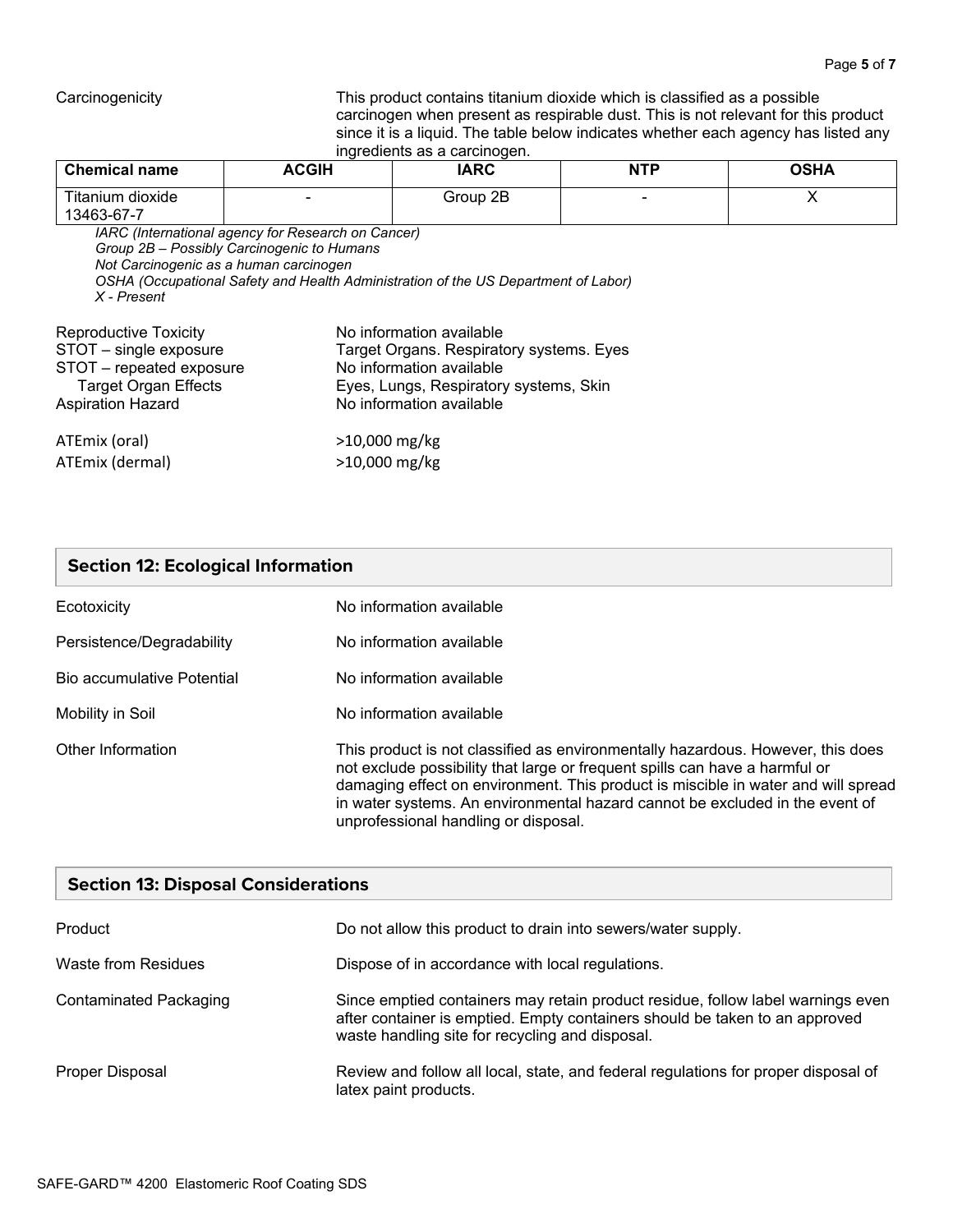## **Section 14: Transport Information**

| Not regulated |
|---------------|
| Not regulated |
| Not regulated |
| Not regulated |
|               |

#### **Section 15: Regulatory Information**

| international inventories |          |
|---------------------------|----------|
| <b>TSCA</b>               | Complies |
| <b>DSL/NDSL</b>           | Complies |
| <b>EINECS/ELINCS</b>      | Complies |
| <b>IECSC</b>              | Complies |
| <b>KECL</b>               | Complies |
| <b>PICCS</b>              | Complies |
| <b>AICS</b>               | Complies |
|                           |          |

**Legend:** 

**International Inventories** 

**TSCA** - United States Toxic Substances Control Act Section 8(b) Inventory **DSL/NDSL** - Canadian Domestic Substances List/Non-Domestic Substances List **EINECS/ELINCS** - European Inventory of Existing Chemical Substances/European List of Notified Chemical Substances **ENCS** - Japan Existing and New Chemical Substances **IECSC** - China Inventory of Existing Chemical Substances **KECL** - Korean Existing and Evaluated Chemical Substances **PICCS** - Philippines Inventory of Chemicals and Chemical Substances **AICS** - Australian Inventory of Chemical Substances

#### **US Federal Regulations**

#### **SARA 313**

Section 313 of Title III of the Superfund Amendments and Reauthorization Act of 1986 (SARA). This product does not contain a chemical or chemicals which are subject to the reporting requirements of the Act and Title 40 of the Code of Federal Regulations, Part 372

#### **CWA (Clean Water Act)**

This product does not contain any substances regulated as pollutants pursuant to the Clean Water Act (40 CFR 122.21 and 40 CFR 122.42)

#### **CERCLA**

This material, as supplied, does not contain any substances regulated as hazardous substances under the **Comprehensive** 

Environmental Response Compensation and Liability Act (CERCLA) (40 CFR 302) or the Superfund Amendments and Reauthorization Act (SARA) (40 CFR 355). There may be specific reporting requirements at the local, regional, or state level pertaining to releases of this material

#### **US State Regulations**

#### **California Proposition 65**

This product contains the following Proposition 65 chemicals

| <b>Chemical Name</b>               | <b>California Proposition 65</b> |
|------------------------------------|----------------------------------|
| 13463-67-7<br>Titanium dioxide - . | Carcinogen                       |